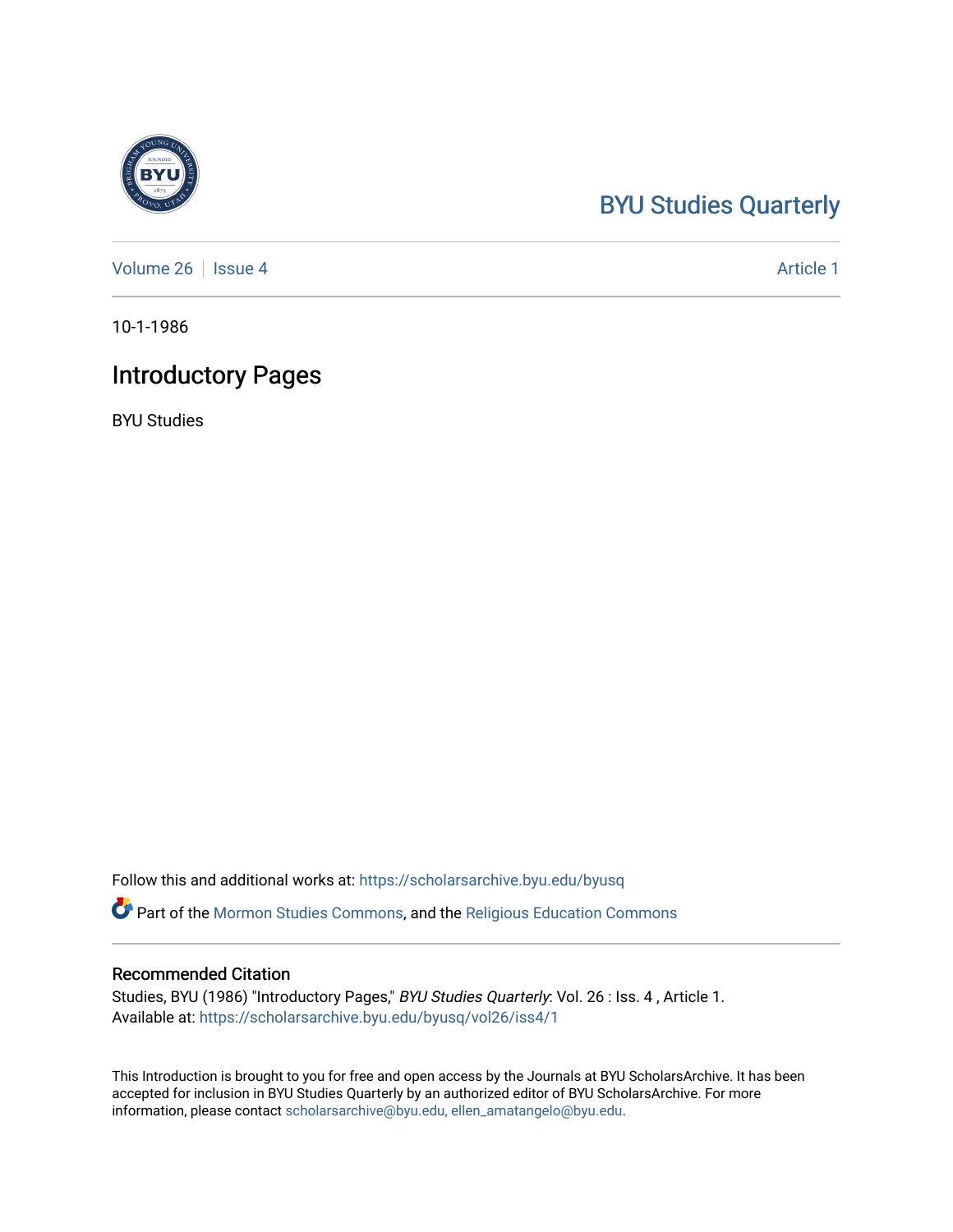**Studies: Introductory Pages** 

# BRIGHAM YUNG UNIVERSITY

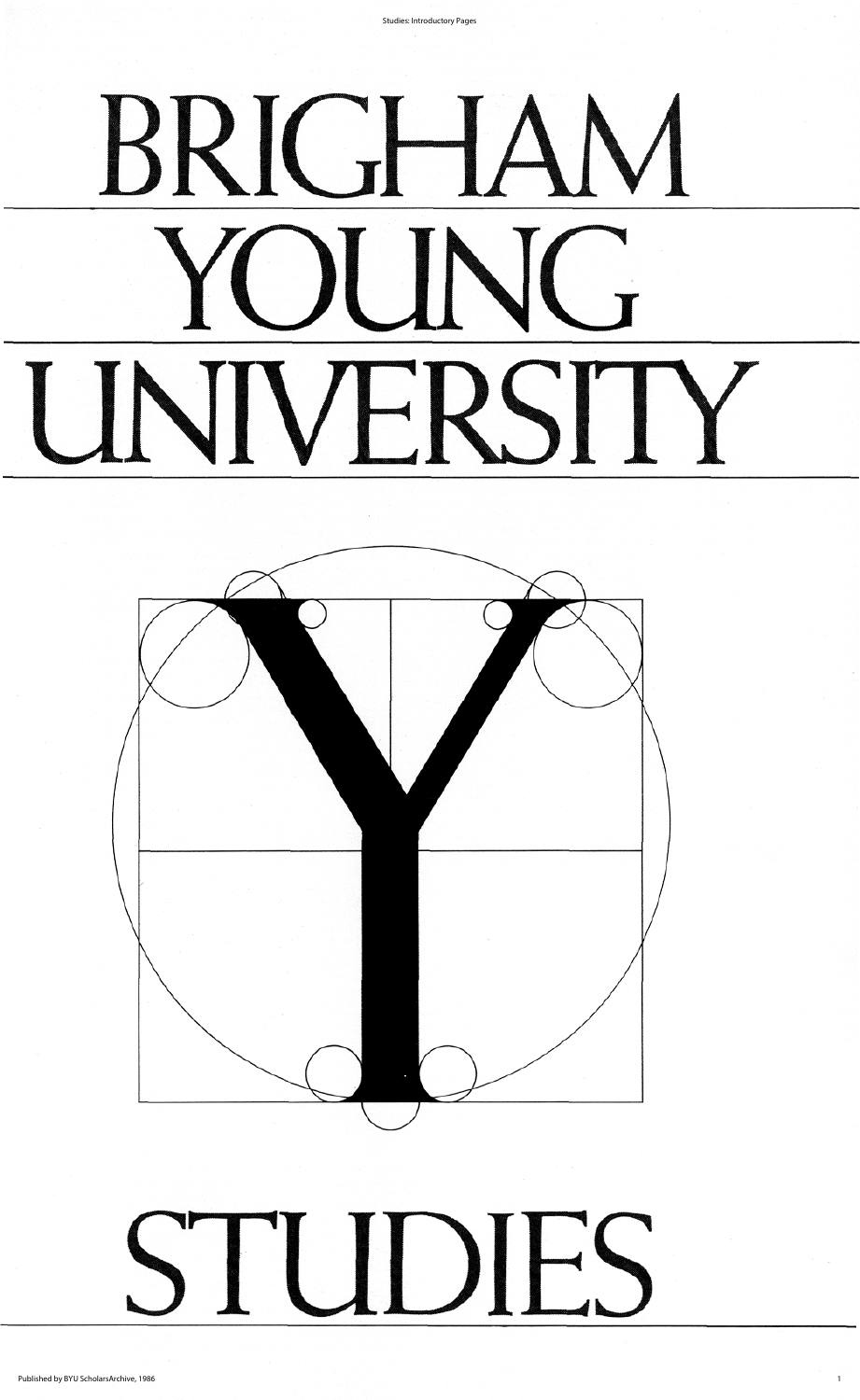## advisory committee

Stan L. Albrecht Todd A. Britsch

Bruce C. Hafen Grant W. Mason

James A. Mason Robert J. Matthews

Douglas H. Thayer

# Editorial Board

GARY L. BROWNING PETER L. CRAWLEY

JAMES L. FARMER KENT P. JACKSON EDWARD L. KIMBALL CAROL CORNWALL MADSEN ROBERT A. NELSON JOHN L. SORENSON F. LAMOND TULLIS LARRY T. WIMMER

BOOK REVIEW EDITOR DAVID J. WHITTAKER PRODUCTION EDITOR M. SHAYNE BELL

EDITOR EDWARD A. GEARY ASSOCIATE EDITOR RICHARD L. ANDERSON ASSOCIATE EDITOR LINDA HUNTER ADAMS

### Cover by John Snyder, Graphic Communications, Brigham Young University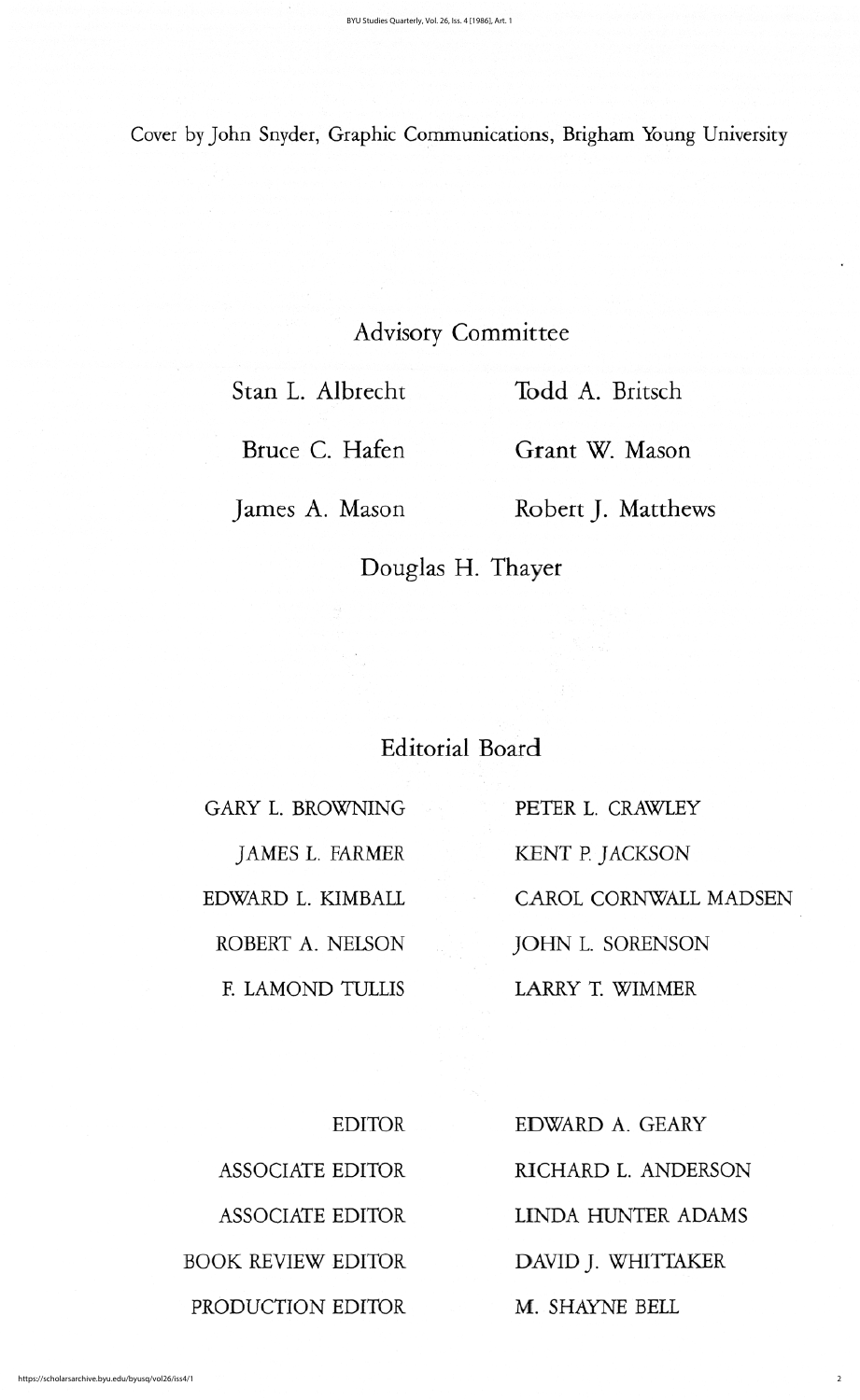3

# Brigham Young University Studies

Volume 26 Fall 1986 Number 4

### **CONTENTS**

Through a Glass Darkly: Trying to Understand the Scriptures ROYAL SKOUSEN 3

The Egyptian Poems CLINTON F. LARSON 21

1 and 2 Nephi: An Inspiring Whole FREDERICK W. AXELGARD 53

"Isis Egypt-Bound," a poem ARTHUR HENRY KING 66

The Throne-Theophany and Prophetic Commission in 1 Nephi: A Form-Critical Analysis BLAKE THOMAS OSTLER 67

"Forbidden Glass," a poem CARA BULLINGER 96

The Narrative Call Pattern in the prophetic commission of Enoch (Moses 6) STEPHEN D. RICKS 97

"Ode to Isis," a poem EDWARD L. HART 106

The Legislative Antipolygamy Campaign RICHARD D. POLL 107

"Hamlet at Cairo," a poem VIRGINIA ELLEN BAKER 122